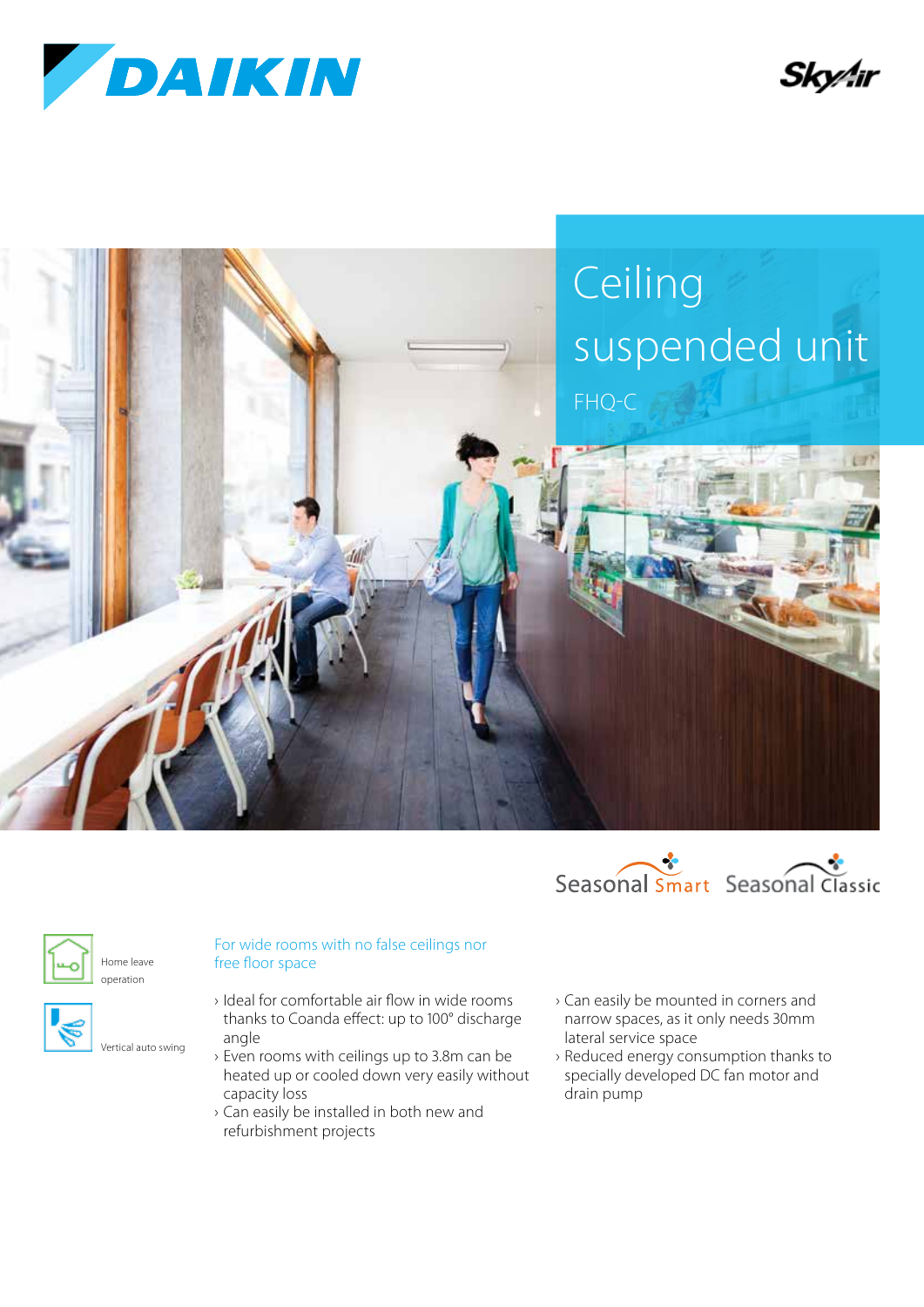## **FHQ-C + RZQG-L9V1/L(8)Y1 FHQ-C + RZQSG-L3/9V1/L(8)Y1 FHQ-C + RXS -L3/L**



| Indoor unit                       |                         |                    | <b>FHQ</b> | 35C                  | 50C         | 60C      | 71C                         | 100C          | 125C     | 140C     |  |  |
|-----------------------------------|-------------------------|--------------------|------------|----------------------|-------------|----------|-----------------------------|---------------|----------|----------|--|--|
| Casing                            | Colour                  |                    |            | Fresh White          |             |          |                             |               |          |          |  |  |
| <b>Dimensions</b>                 | Unit                    | HeightxWidthxDepth | mm         |                      | 235x960x690 |          | 235x1,270x690 235x1,270x690 | 235x1.590x690 |          |          |  |  |
| Sound power level Cooling/Heating |                         |                    | dBA        | 53/53                |             | 54/54    | 62/62<br>55/55<br>60/60     |               |          | 64/64    |  |  |
| Sound pressure                    | Cooling                 | High/Nom./Low      | dBA        | 36/34/31             | 37/35/32    | 37/35/33 | 38/36/34                    | 42/38/34      | 44/41/37 | 46/42/38 |  |  |
| level                             | Heating                 | High/Nom./Low      | dBA        | 36/34/31             | 37/35/32    | 37/35/33 | 38/36/34                    | 42/38/34      | 44/41/37 | 46/42/38 |  |  |
| Control systems                   | Infrared remote control |                    |            | <b>BRC7G53</b>       |             |          |                             |               |          |          |  |  |
|                                   | Wired remote control    |                    |            | BRC1D52 / BRC1E52A/B |             |          |                             |               |          |          |  |  |

Combination with split outdoor units is ideal for smaller applications such as retail or residential applications.

| <b>Efficiency data</b>               |                           |                           |                    | $FHQ + RXS$            | $35C + 35L3$  | $50C + 50L$       | $60C + 60L$  |  |
|--------------------------------------|---------------------------|---------------------------|--------------------|------------------------|---------------|-------------------|--------------|--|
| Cooling capacity                     | Min./Nom./Max.            |                           |                    | kW                     | 1.4/3.40/4.0  | 1.7/5.0/5.3       | 1.7/5.7/5.7  |  |
| Heating capacity                     | Min./Nom./Max.            |                           |                    | kW                     | 1.3/4.00/5.1  | 1.7/6.0/6.0       | 1.7/7.20/7.2 |  |
| Power input                          | Cooling                   | Nom.                      |                    | kW                     | 0.92          | 1.570             | 1.750        |  |
|                                      | Heating                   | Nom.                      |                    | kW                     | 0.98          | 1.790             | 2.170        |  |
| Seasonal                             | Cooling                   | Energy label              |                    |                        | $A++$         | $A+$              |              |  |
| efficiency                           |                           | Pdesign                   |                    | kW                     | 3.40          | 5.00              | 5.70         |  |
| (according to                        |                           | <b>SEER</b>               |                    |                        | 6.18          | 5.87              | 6.02         |  |
| EN14825)                             |                           | Annual energy consumption |                    | kWh                    | 193           | 298               | 332          |  |
|                                      | Heating                   | Energy label              |                    |                        | $A+$          | А                 |              |  |
|                                      | (Average                  | Pdesign                   |                    | kW                     | 3.10          | 4.35              | 4.71         |  |
|                                      | climate)                  | SCOP                      |                    |                        | 4.43          | 3.86              | 3.87         |  |
|                                      |                           | Annual energy consumption |                    | kWh                    | 981           | 1,578             | 1,705        |  |
| Nominal efficiency                   | EER                       |                           |                    |                        | 3.58          | 3.18              | 3.26         |  |
| (cooling at 35°/27°                  | COP                       |                           |                    |                        | 4.08          | 3.35              | 3.32         |  |
| nominal load, heating                | Annual energy consumption |                           |                    | kWh                    | 475           | 785               | 875          |  |
| at 7°/20° nominal load) Energy label |                           | Cooling/Heating           |                    |                        | A/A           | B/C               | A/C          |  |
|                                      |                           |                           |                    |                        |               |                   |              |  |
| Outdoor unit                         |                           |                           |                    | <b>RXS</b>             | 35L3          | 50L               | 60L          |  |
| <b>Dimensions</b>                    | Unit                      |                           | HeightxWidthxDepth | mm                     | 550x765x285   | 735x825x300       |              |  |
| Sound power level Cooling            |                           |                           |                    | dBA                    | 61            | 62                |              |  |
|                                      | Heating                   |                           |                    | dBA                    | 61            | 62                |              |  |
| Sound pressure                       | Cooling                   | High/Low                  |                    | dBA                    | 48/44         |                   | 49/46        |  |
| level                                | Heating                   | High/Low                  |                    | dBA                    |               | 48/45<br>49/46    |              |  |
| Operation range                      | Cooling                   | Ambient                   | Min.~Max.          | °CDB                   |               | $-10 - 46$        |              |  |
|                                      | Heating                   | Ambient                   | Min.~Max.          | °CWB                   |               | $-15 - 18$        |              |  |
| Refrigerant                          | Type/GWP                  |                           |                    |                        |               | R-410A/2,087.5    |              |  |
|                                      | Charge                    |                           |                    | kg/TCO <sub>2</sub> Eq | 1.20/2.5      | 1.7/3.5           | 1.5/3.1      |  |
| Power supply                         | Phase/Frequency/Voltage   |                           |                    | Hz/V                   | 1~/50/220-240 | 1~/50/220-230-240 |              |  |

EER/COP according to Eurovent 2012, for use outside EU only | Nominal efficiency: cooling at 35°/27° nominal load, heating at 7°/20° nominal load Contains fluorinated greenhouse gases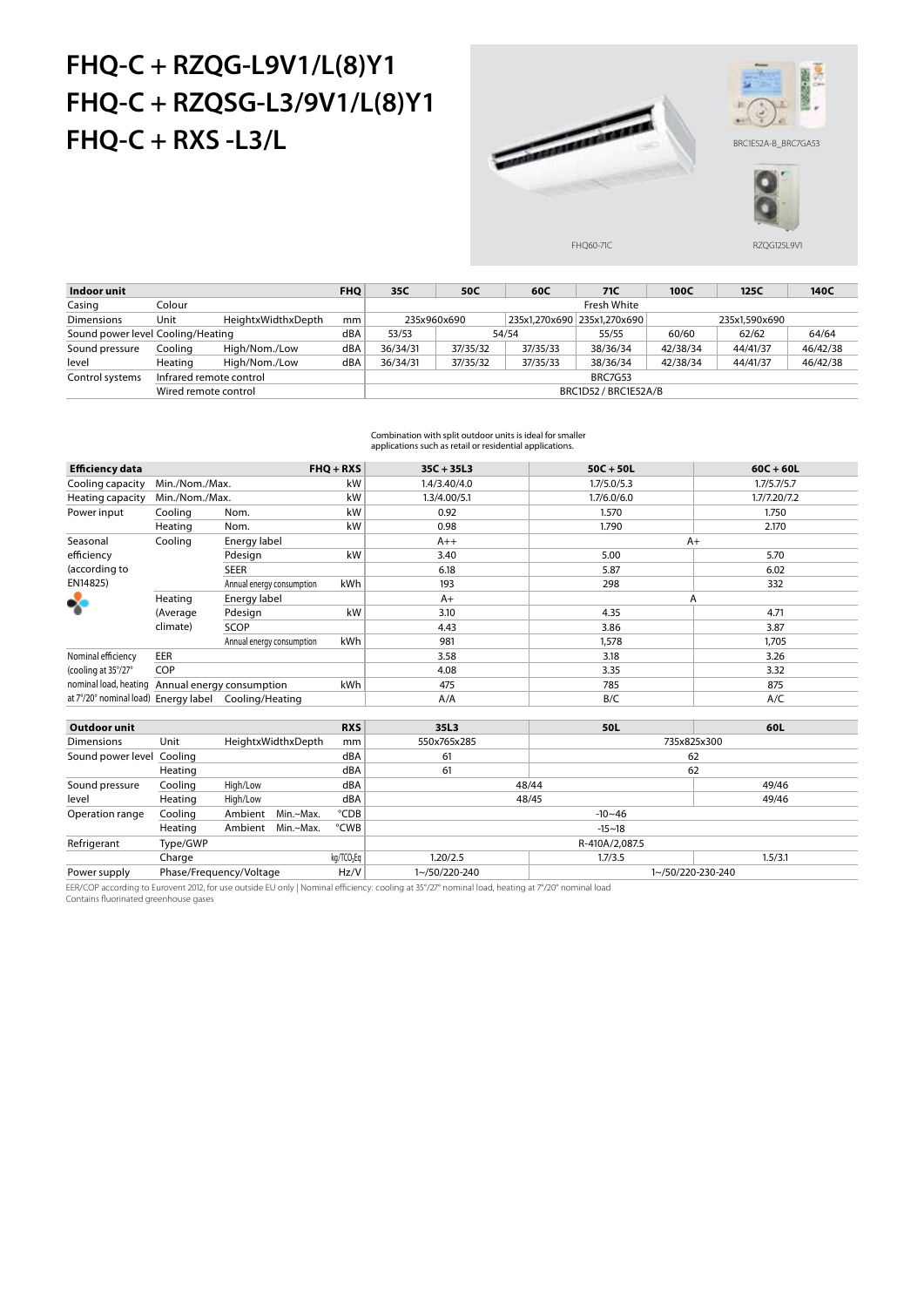

high quality, optimal comfort, flexible installation and highest efficiency values.

| <b>Efficiency data</b> |            |                                         | $FHQ + RZQG$ |        | $100C +$ | $125C +$ | $140C +$ | $71C +$ | $100C +$ | $125C +$ | $140C +$ |
|------------------------|------------|-----------------------------------------|--------------|--------|----------|----------|----------|---------|----------|----------|----------|
|                        |            |                                         |              | 71L9V1 | 100L9V1  | 125L9V1  | 140L9V1  | 71L8Y1  | 100L8Y1  | 125L8Y1  | 140LY1   |
| Cooling capacity Nom.  |            |                                         | kW           | 6.8    | 9.5      | 12.0     | 13.4     | 6.8     | 9.5      | 12.0     | 13.4     |
| Heating capacity       | Nom.       |                                         | kW           | 7.5    | 10.8     | 13.5     | 15.5     | 7.5     | 10.8     | 13.5     | 15.5     |
| Power input            | Cooling    | Nom.                                    | kW           | 1.78   | 2.49     | 3.58     | 4.05     | 1.78    | 2.49     | 3.58     | 4.05     |
|                        | Heating    | Nom.                                    | kW           | 1.82   | 2.60     | 3.48     | 4.27     | 1.82    | 2.60     | 3.48     | 4.27     |
| Seasonal               | Cooling    | Energy label                            |              | $A++$  |          | $A+$     | ٠        | $A++$   |          | $A+$     | ۰        |
| efficiency             |            | Pdesign                                 | kW           | 6.80   | 9.50     | 12.00    | ٠        | 6.8     | 9.5      | 12       | ۰        |
| (according to          |            | <b>SEER</b>                             |              | 6.95   | 6.11     | 6.01     | ۰.       | 6.95    | 6.11     | 6.01     |          |
| EN14825)               |            | Annual energy consumption               | kWh          | 343    | 545      | 699      | ٠        | 343     | 545      | 699      | ۰        |
| ❖                      | Heating    | Energy label                            |              | $A+$   | $A++$    | $A+$     | ۰.       | $A+$    | $A++$    | $A+$     | ۰        |
|                        | (Average   | Pdesign                                 | kW           | 7.60   | 11.30    | 14.13    | ٠        | 7.6     | 11.3     | 14.13    |          |
|                        | climate)   | SCOP                                    |              | 4.32   | 4.61     | 4.23     | ٠        | 4.32    | 4.61     | 4.23     | ۰        |
|                        |            | Annual energy consumption kWh           |              | 2,463  | 3,432    | 4,677    | ٠        | 2,463   | 3,432    | 4,677    | ۰        |
| Nominal                | EER        |                                         |              | 3.82   | 3.81     | 3.35     | 3.31     | 3.82    | 3.81     | 3.35     | 3.31     |
| efficiency             | <b>COP</b> |                                         |              |        | 4.15     | 3.89     | 3.63     | 4.13    | 4.15     | 3.89     | 3.63     |
|                        |            | <b>kWh</b><br>Annual energy consumption |              | 890    | 1.245    | 1.790    | 2,025    | 890     | 1.245    | 1.790    | 2,025    |
|                        |            | Energy label Cooling/Heating            |              |        | A/A      |          | ۰        |         | A/A      |          |          |

| Outdoor unit                 |                         |                    | <b>RZQG</b>            | <b>71L9V1</b>                 | 100L9V1        | <b>125L9V1</b> | <b>140L9V1</b> | <b>71L8Y1</b> | <b>100L8Y1</b> | 125L8Y1       | <b>140LY1</b> |  |
|------------------------------|-------------------------|--------------------|------------------------|-------------------------------|----------------|----------------|----------------|---------------|----------------|---------------|---------------|--|
| <b>Dimensions</b>            | Unit                    | HeightxWidthxDepth |                        | mm   990x940x320              |                | 1.430x940x320  |                | 990x940x320   |                | 1.430x940x320 |               |  |
| Sound power level            | Cooling                 |                    | dBA                    | 64                            | 66             | 67             | 69             | 64            | 66             | 67            | 69            |  |
| Sound pressure level Cooling |                         | Nom.               | dBA                    | 48                            | 50             | 51             | 52             | 48            | 50             | 51            | 52            |  |
|                              | Heating                 | Nom.               | dBA                    | 50                            | 52             | 53             |                | 50            | 52<br>53       |               |               |  |
|                              | Night guiet mode Level1 |                    | dBA                    | 43                            |                | 45             |                | 43            | 45             |               |               |  |
| Operation range              | Cooling                 | Ambient Min.~Max.  | °CDB                   |                               | $-15 - 50$     |                |                |               |                |               |               |  |
|                              | Heating                 | Ambient Min.~Max.  | °CWB                   | $-20 - 15.5$                  |                |                |                |               |                |               |               |  |
| Refrigerant                  | Type/GWP                |                    |                        |                               | R-410A/2.087.5 |                |                |               |                |               |               |  |
|                              | Charge                  |                    | kg/TCO <sub>2</sub> Eq | 2.9/6.1<br>4.0/8.4<br>2.9/6.1 |                |                |                |               | 4.0/8.4        |               |               |  |
| Powersupply                  | Phase/Frequency/Voltage |                    | Hz/V                   |                               |                | 1~/50/220-240  |                |               | 3N~/50/380-415 |               |               |  |

EER/COP according to Eurovent 2012, for use outside EU only | Nominal efficiency: cooling at 35°/27° nominal load, heating at 7°/20° nominal load Contains fluorinated greenhouse gases

| Seasonal Classic                                               |
|----------------------------------------------------------------|
| Combination with Seasonal Classic ensures good value for money |
| for all types of commercial applications.                      |

| <b>Efficiency data</b>      |          | $FHQ + RZQSG$                |                                                                                                                                                        | $71C +$<br>71L3V1 | $100C +$<br>100L9V1      | $125C +$<br>125L9V1 | $140C +$<br>140L9V1      | $100C +$<br>100L8Y1 | $125C +$<br>125L8Y1 | $140C +$<br>140LY1       |
|-----------------------------|----------|------------------------------|--------------------------------------------------------------------------------------------------------------------------------------------------------|-------------------|--------------------------|---------------------|--------------------------|---------------------|---------------------|--------------------------|
| Cooling capacity            | Nom.     |                              | kW                                                                                                                                                     | 6.8               | 9.5                      | 12.0                | 13.4                     | 9.5                 | 12.0                | 13.4                     |
| Heating capacity            | Nom.     |                              | kW                                                                                                                                                     | 7.5               | 10.8                     | 13.5                | 15.5                     | 10.8                | 13.5                | 15.5                     |
| Power input                 | Cooling  | Nom.                         | kW                                                                                                                                                     | 1.97              | 2.96                     | 4.15                | 4.45                     | 2.96                | 4.15                | 4.45                     |
|                             | Heating  | Nom.                         | kW                                                                                                                                                     | 1.88              | 2.99                     | 3.73                | 4.54                     | 2.99                | 3.73                | 4.54                     |
| Seasonal efficiency Cooling |          | Energy label                 |                                                                                                                                                        | $A+$              |                          |                     | $\overline{\phantom{a}}$ | $A+$                |                     | ٠                        |
| (according to               |          | Pdesign                      | kW                                                                                                                                                     | 6.80              | 9.50                     | 12.00               | $\overline{\phantom{a}}$ | 9.5                 | 12                  | $\overline{\phantom{a}}$ |
| EN14825)                    |          | <b>SEER</b>                  |                                                                                                                                                        |                   | 5.61                     |                     | $\overline{\phantom{a}}$ |                     | 5.61                |                          |
| ゃ                           |          | Annual energy consumption    | <b>kWh</b>                                                                                                                                             | 424               | 593                      | 749                 | ۰                        | 593                 | 749                 | $\overline{\phantom{a}}$ |
|                             | Heating  | Energy label                 | A<br>A<br>$A+$<br>$A+$<br>$\overline{\phantom{a}}$<br>kW<br>7.60<br>7.60<br>$\overline{\phantom{a}}$<br>3.90<br>3.91<br>3.91<br>4.01<br>4.01<br>$\sim$ |                   | $\overline{\phantom{a}}$ |                     |                          |                     |                     |                          |
|                             | (Average | Pdesign                      |                                                                                                                                                        |                   |                          |                     |                          |                     |                     | $\overline{\phantom{a}}$ |
|                             | climate) | <b>SCOP</b>                  |                                                                                                                                                        |                   |                          |                     |                          |                     |                     | $\overline{\phantom{a}}$ |
|                             |          | Annual energy consumption    | <b>kWh</b>                                                                                                                                             | 2,727             | 2,722                    | 2,654               |                          | 2,722               | 2,654               | $\sim$                   |
| Nominal efficiency          | EER      |                              |                                                                                                                                                        | 3.46              | 3.21                     | 2.89                | 3.01                     | 3.21                | 2.89                | 3.01                     |
|                             | COP      |                              |                                                                                                                                                        | 4.00              | 3.61                     | 3.62                | 3.41                     | 3.61                | 3.62                | 3.41                     |
|                             |          | Annual energy consumption    | kWh                                                                                                                                                    | 985               | 1,480                    | 2,075               | 2,225                    | 1,480               | 2,075               | 2,225                    |
|                             |          | Energy label Cooling/Heating |                                                                                                                                                        |                   | A/A                      | C/A                 |                          | A/A                 | C/A                 |                          |

| Outdoor unit      |                          |                      | <b>RZQSG</b>           | 71L3V1                   | 100L9V1                       | 125L9V1       | 140L9V1        | 100L8Y1 | 125L8Y1        | 140LY1         |  |
|-------------------|--------------------------|----------------------|------------------------|--------------------------|-------------------------------|---------------|----------------|---------|----------------|----------------|--|
| Dimensions        | Unit                     | HeightxWidthxDepth   | mm                     | 770x900x320              |                               | 990x940x320   | 1.430 x940x320 |         | 990x940x320    | 1.430 x940x320 |  |
| Sound power level | Cooling                  |                      | dBA                    | 65                       |                               | 70            | 69             |         | 70             | 69             |  |
| Sound pressure    | Cooling                  | Nom.                 | dBA                    | 49/47                    | 53                            | 54            | 53             |         | 54             | 53             |  |
| level             | Heating                  | Nom.                 | dBA                    | 51                       | 57                            | 58            | 54             | 57      | 58             | 54             |  |
|                   | Night quiet mode Level 1 |                      | dBA                    | $\overline{\phantom{a}}$ |                               |               |                | 49      |                |                |  |
| Operation range   | Cooling                  | Ambient<br>Min.~Max. | °CDB                   |                          |                               |               | $-15 - 46$     |         |                |                |  |
|                   | Heating                  | Ambient Min.~Max.    | °CWB                   | $-15 - 15.5$             |                               |               |                |         |                |                |  |
| Refrigerant       | Type/GWP                 |                      |                        | R-410A/2.087.5           |                               |               |                |         |                |                |  |
|                   | Charge                   |                      | kg/TCO <sub>2</sub> eg | 2.75/5.7                 | 2.9/6.1<br>2.9/6.1<br>4.0/8.4 |               |                |         | 40/84          |                |  |
| Power supply      | Phase/Frequency/Voltage  |                      | Hz/V                   |                          |                               | 1~/50/220-240 |                |         | 3N~/50/380-415 |                |  |

EER/COP according to Eurovent 2012, for use outside EU only | Nominal efficiency: cooling at 35°/27° nominal load, heating at 7°/20° nominal load Contains fluorinated greenhouse gases